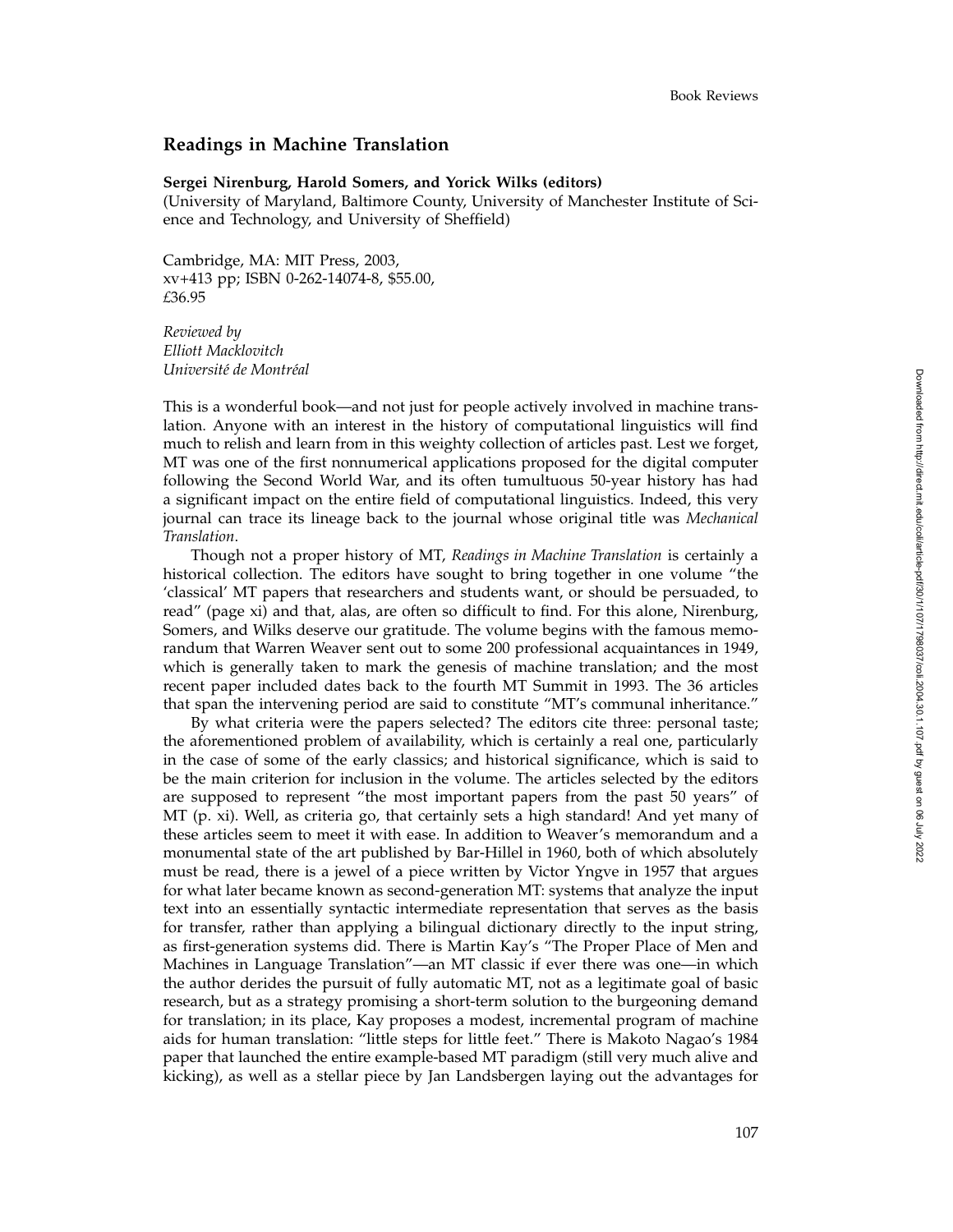machine translation of Montague-style semantics (an approach all but moribund now, at least insofar as MT is concerned). One reads these papers today, decades after they were written, and one still cannot help but be impressed.

Needless to say, not all the articles included in *Readings in Machine Translation* come up to this high standard; that would be too much to expect. However, there are a fair number of papers that don't appear to even come close to the editors' stated selection criteria, unless of course one invokes the lame justification of personal taste. I won't bother to name names, out of respect for the elderly and the departed; but most of the papers I have in mind should be fairly obvious to all from a cursory perusal of the table of contents. ("Who is *that*?" is a good first indicator.) In other cases, one wishes the editors had made more liberal use of their prerogative to abridge. There are articles containing long tables filled with obscure codes and idiosyncratic terminology that can't possibly present any interest to the vast majority of contemporary readers.

Another reason for the excessive length of *Readings in Machine Translation* is that the book is divided into three distinct sections, each under the responsibility of one of the editors. The historical section is under Nirenburg's editorship and includes papers up to the late 1960s; Wilks's section is on theoretical and methodological issues; and Somers's is on system design. There are obvious overlaps between these divisions, in the sense that articles included in one section could just as well fit into another. The editors acknowledge this, and in itself it is not very serious. More tiresome, perhaps, is the fact that each section is prefaced by its own introduction (in addition to a common introduction to the entire volume) in which the editors sometimes marshal "their" articles in an attempt to argue for a certain perspective on machine translation. In his introduction, for example, Nirenburg cites numerous, often lengthy passages from the articles by the early MT pioneers that purportedly support his preferred approach to meaning-based MT. Well, maybe they do and maybe they don't; but either way, gathering grist for one's mill has a rather unseemly feel in this context.

A more serious criticism of *Readings in Machine Translation* is that the book is somewhat dated. This is a rather paradoxical charge for a collection of historical articles; what I mean by it is this: By the editors' own admission, the volume took much more time to bring to publication than they had originally anticipated. (In fact, I was sent a preliminary version by the publisher in 1999.) As a result, the editors' assessment of the most significant recent trends in MT is not entirely up to date. In the last few years, for example, there has been an impressive resurgence of activity in machine translation, particularly in the United States, where statistical methods drawn from speech recognition and various techniques borrowed from machine learning have proven remarkably successful. Had the editors been more aware of the profound impact of these new influences on the field, they would perhaps have modified their selection of articles. As it is, only two of the thirty-six papers in the collection explicitly address data-driven or statistical methods in MT: the seminal paper "A Statistical Approach to Machine Translation," published in 1990 by Peter Brown and his colleagues at IBM; and an earlier piece entitled "Stochastic Methods of Mechanical Translation" by Gilbert W. King.

Which brings me to my final criticism of this otherwise wonderful volume. Perhaps you recognized the name of Gil King (as Nirenburg calls him in his introduction), but I confess that I didn't. So I looked him up in John Hutchins's *Machine Translation: Past, Present, Future* and discovered (somewhat to my embarrassment) that King was the director of the project at IBM T. J. Watson Research Center in the late 1950s that eventually produced the Mark I system, later installed at the U.S. Air Force's Foreign Technology Division. Okay. ... And where did the article included in this collection first appear? To find the answer to that question, and indeed to locate the source of